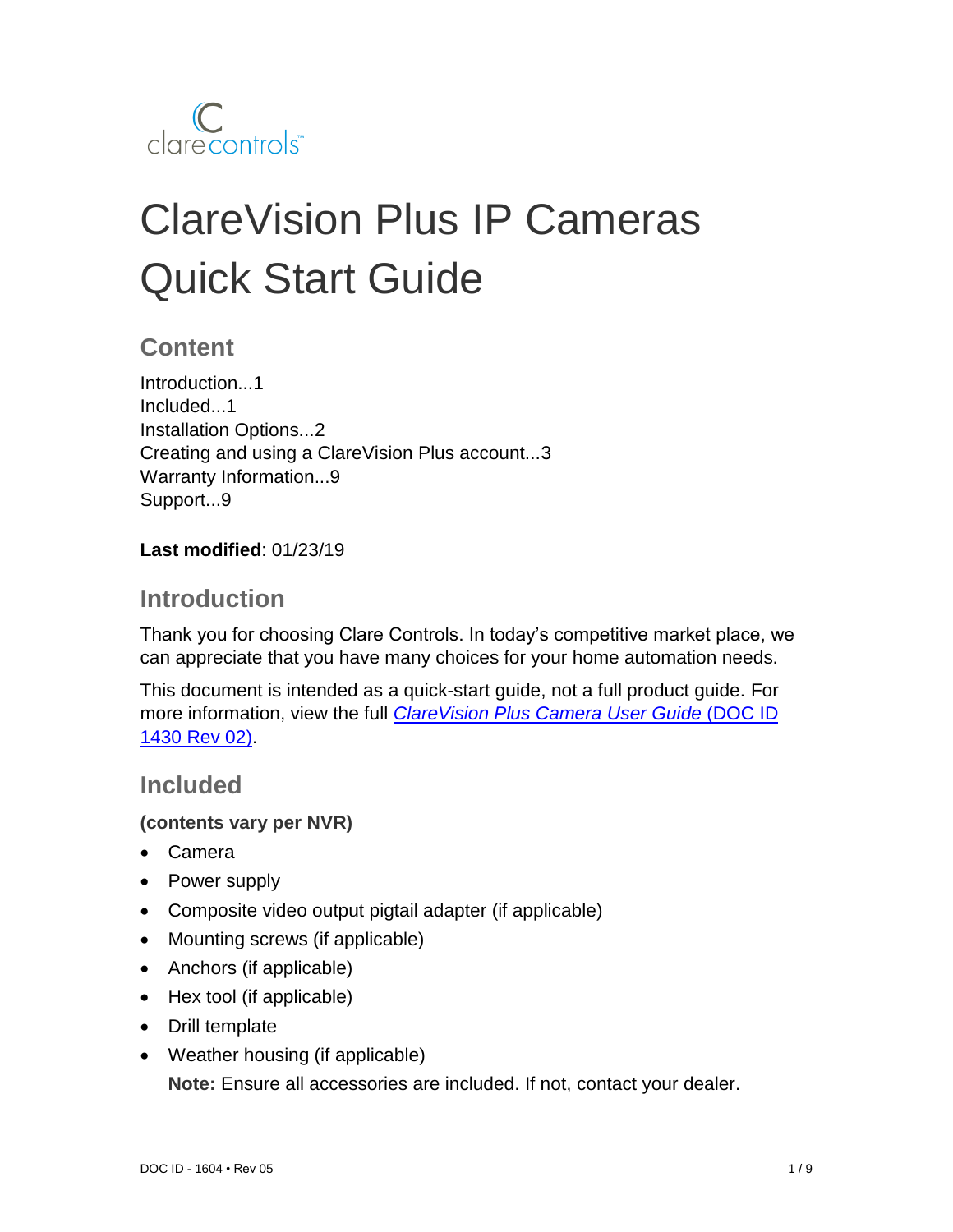# **Installation Options**

Select an installation option.

#### **Installation Option 1: PoE (Power over Ethernet)**

Option 1 requires access to the ClareVision Plus app, camera, and a PoE power supply.



**To setup your ClareVision Plus camera using PoE:**

- 1. Connect the camera to the PoE port on the PoE injector.
- 2. Connect the injector to the router, and then plug in the injector's power supply.
- 3. Download and launch the ClareVision Plus app.

#### **Installation Option 2: Wi-Fi**

Option 2 requires access to Wi-Fi, the ClareVision Plus app, and the camera.

**Note:** When using the Wi-Fi option, ensure that your mobile device is connected to the desired network for the camera.

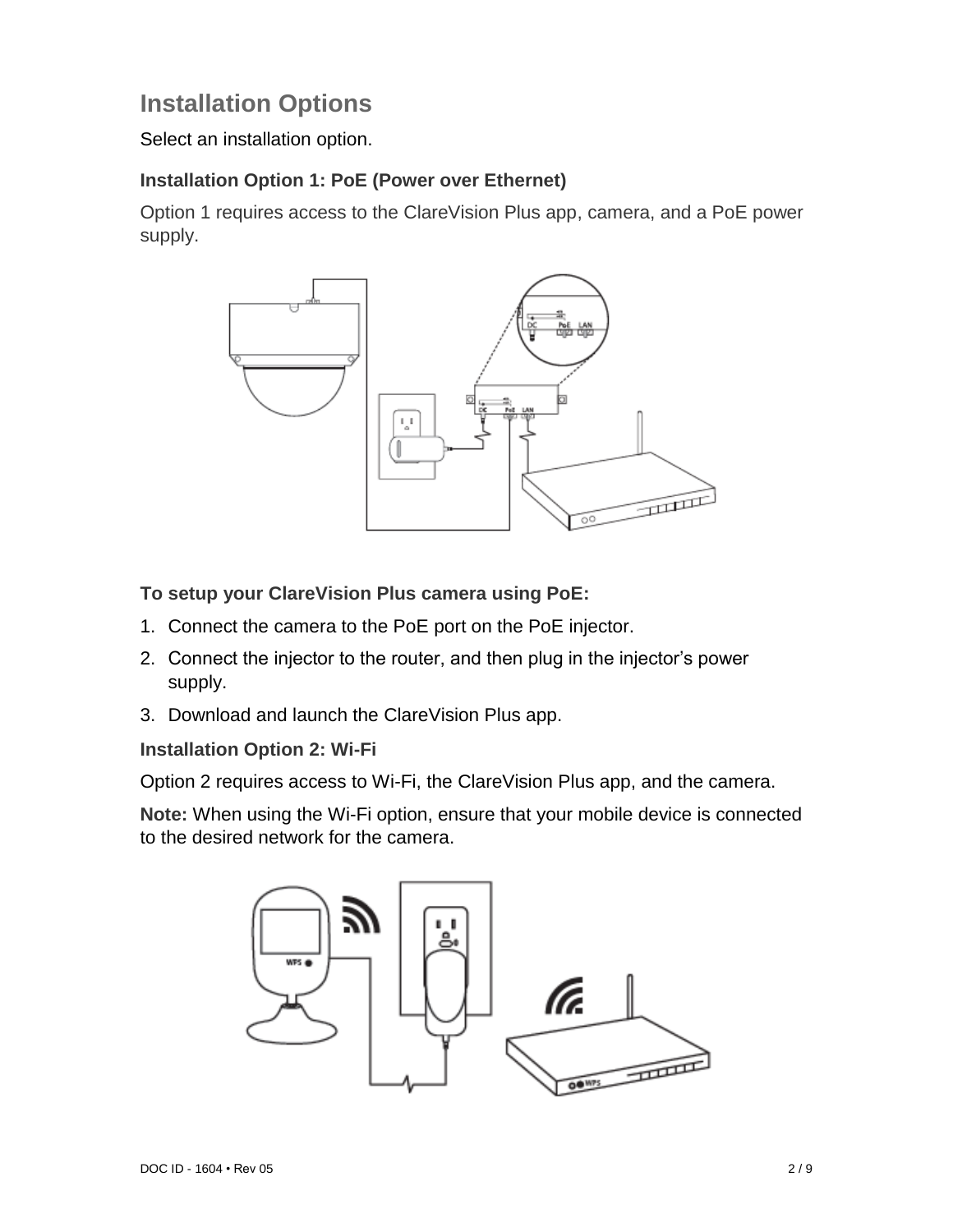#### **To setup your ClareVision Plus camera using Wi-Fi:**

- 1. Connect the camera to the power supply.
- 2. Connect your mobile device to the Wi-Fi network desired for camera use (2.4Ghz only).
- 3. Add the camera in the ClareVision Plus app, see "To add a ClareVision Plus camera," on page 4.

## **Creating and using a ClareVision Plus account**

To access the live camera view and stream footage from anywhere in the world, you must set up a ClareVision Plus account.

#### **To setup the ClareVision Plus account using an iOS device:**

1. Download and install the ClareVision Plus app.

[ClareVision Plus for Android](https://play.google.com/store/apps/details?id=com.clarecontrols.ClareVisionPlusG2) – Google Play

[ClareVision Plus for iOS](https://itunes.apple.com/us/app/clarevision-plus/id1231425658?mt=8) - iTunes

- 2. Launch the app, and then tap  $\triangle$  My Devices.
- 3. Tap **Login.**
- 4. Enter the homeowner's credentials.
	- $-$  or  $-$

Tap **Register**. Follow the registration steps below.

**Note:** The ClareVision Plus account used must be that of the homeowner.

- a. Tap **Mobile** or **Email** (preferred), and then read and select the checkbox for the Terms of Service.
- b. Select the country, and then tap **Finish** in the top-right.

#### **Email**

- i. Enter the customer's email address, and then tap **Next**.
- ii. Retrieve the code from the email and enter it into the **Security Code** field.
- iii. Tap **Next**

#### **Mobile**

- i. Enter the customer's mobile number, and then tap in the **Mobile Phone Number** field.
- ii. Tap **Get Security** Code.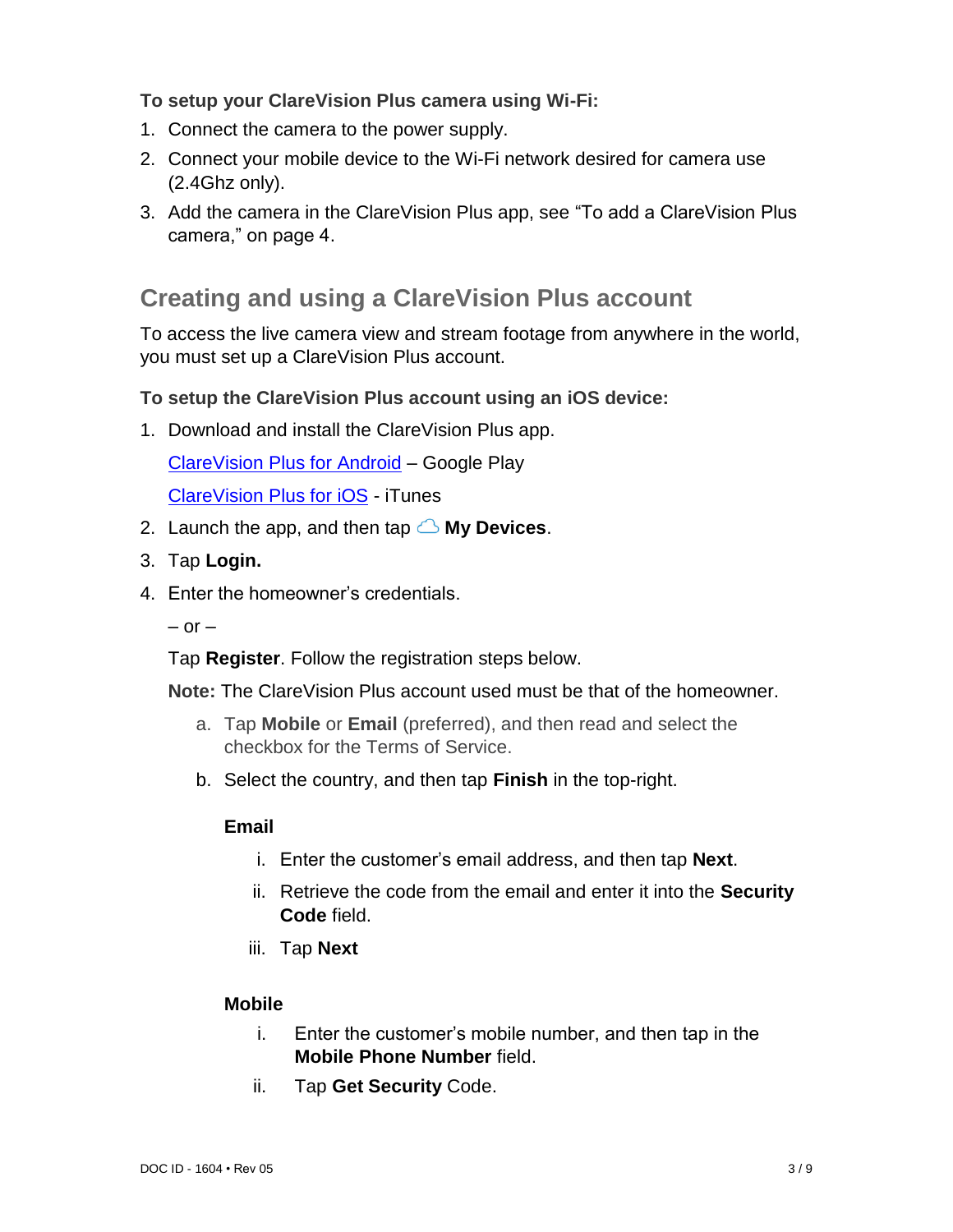- iii. Retrieve and copy the code from the text message, and then paste in into the **Security Code** field. **Note:** If the code is not sent correctly or the timer expires, tap
	- **Get Again**.
- iv. Tap **Next**.
- c. Enter your preferred username and password, confirm the password, and then tap Finish.

**Note:** the username cannot contain spaces.

#### **To setup the ClareVision Plus account on an Android device:**

1. Download and install the ClareVision Plus app.

[ClareVision Plus for Android](https://play.google.com/store/apps/details?id=com.clarecontrols.ClareVisionPlusG2) – Google Play

[ClareVision Plus for iOS](https://itunes.apple.com/us/app/clarevision-plus/id1231425658?mt=8) - iTunes

2. Launch the app, select your country/region, and then tap the **Checkmark** icon in the top-right corner.

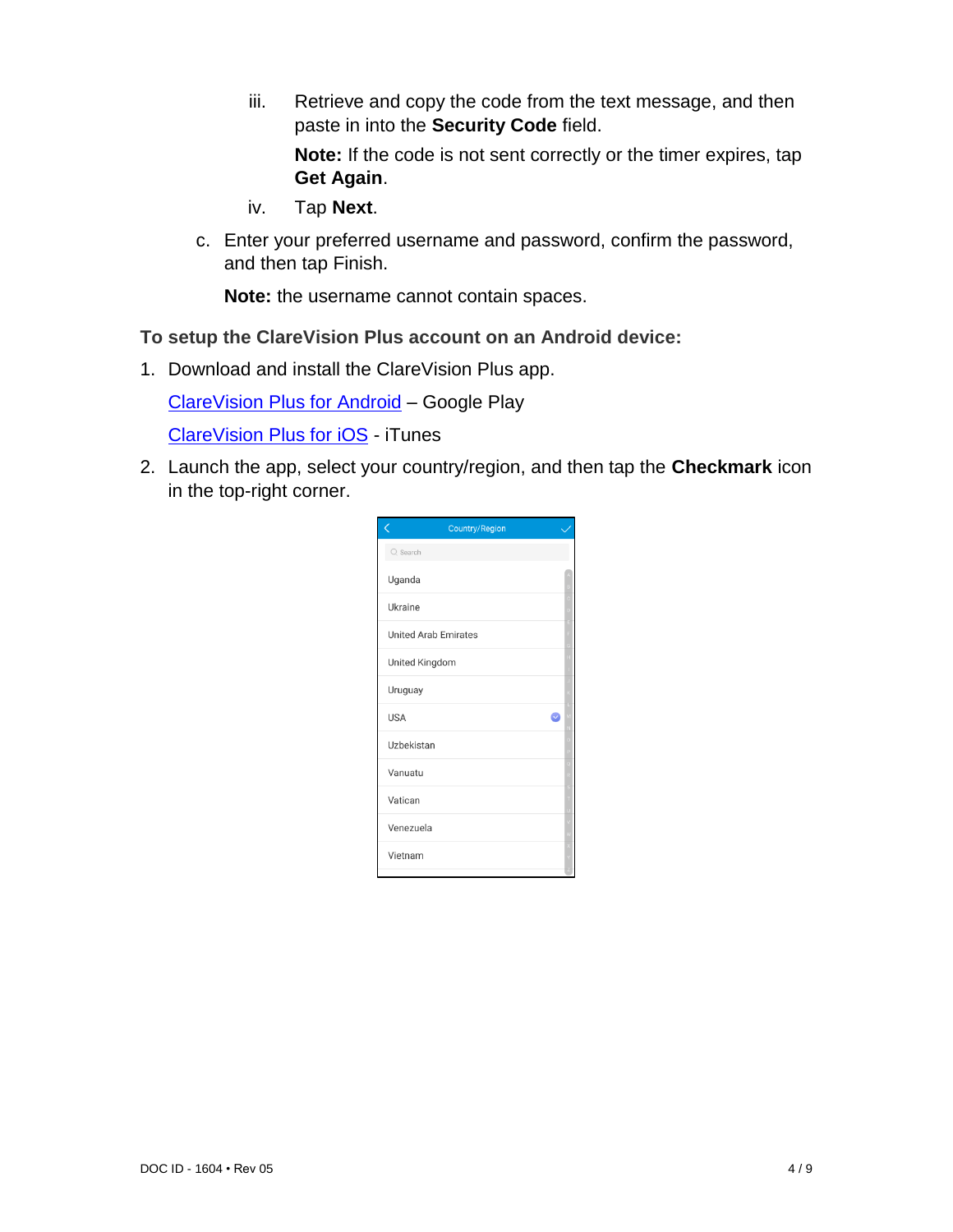3. Tap **Login**, and then tap **Register**.

Follow the registration steps below.

|                         |                              |                        | × |
|-------------------------|------------------------------|------------------------|---|
|                         |                              |                        |   |
|                         |                              |                        |   |
|                         |                              |                        |   |
|                         |                              |                        |   |
|                         |                              |                        |   |
| User Name/Email Address |                              |                        |   |
| Password                |                              |                        |   |
| Register                |                              | <b>Forgot Password</b> |   |
|                         | Login                        |                        |   |
|                         |                              |                        |   |
|                         |                              |                        |   |
|                         |                              |                        |   |
|                         |                              |                        |   |
|                         |                              |                        |   |
|                         | Login by Mobile Phone Number |                        |   |

**Note:** The ClareVision Plus account used must be that of the homeowner.

- a. Read the Privacy Policy, and then tap **Agree**.
- b. The Mobile Phone Number option is selected by default. Enter the mobile device's number.

| ぐ<br>Register                                                      |   |
|--------------------------------------------------------------------|---|
|                                                                    |   |
|                                                                    |   |
| Enter the mobile phone number.                                     |   |
|                                                                    |   |
| $USA(+1)$                                                          | ↘ |
| Mobile Phone Number                                                |   |
| The phone number will be used for login or retrieving<br>password. |   |
| <b>Get Verification Code</b>                                       |   |
|                                                                    |   |
|                                                                    |   |
|                                                                    |   |
| <b>Register by Email Address</b>                                   |   |
|                                                                    |   |

 $-$  or  $-$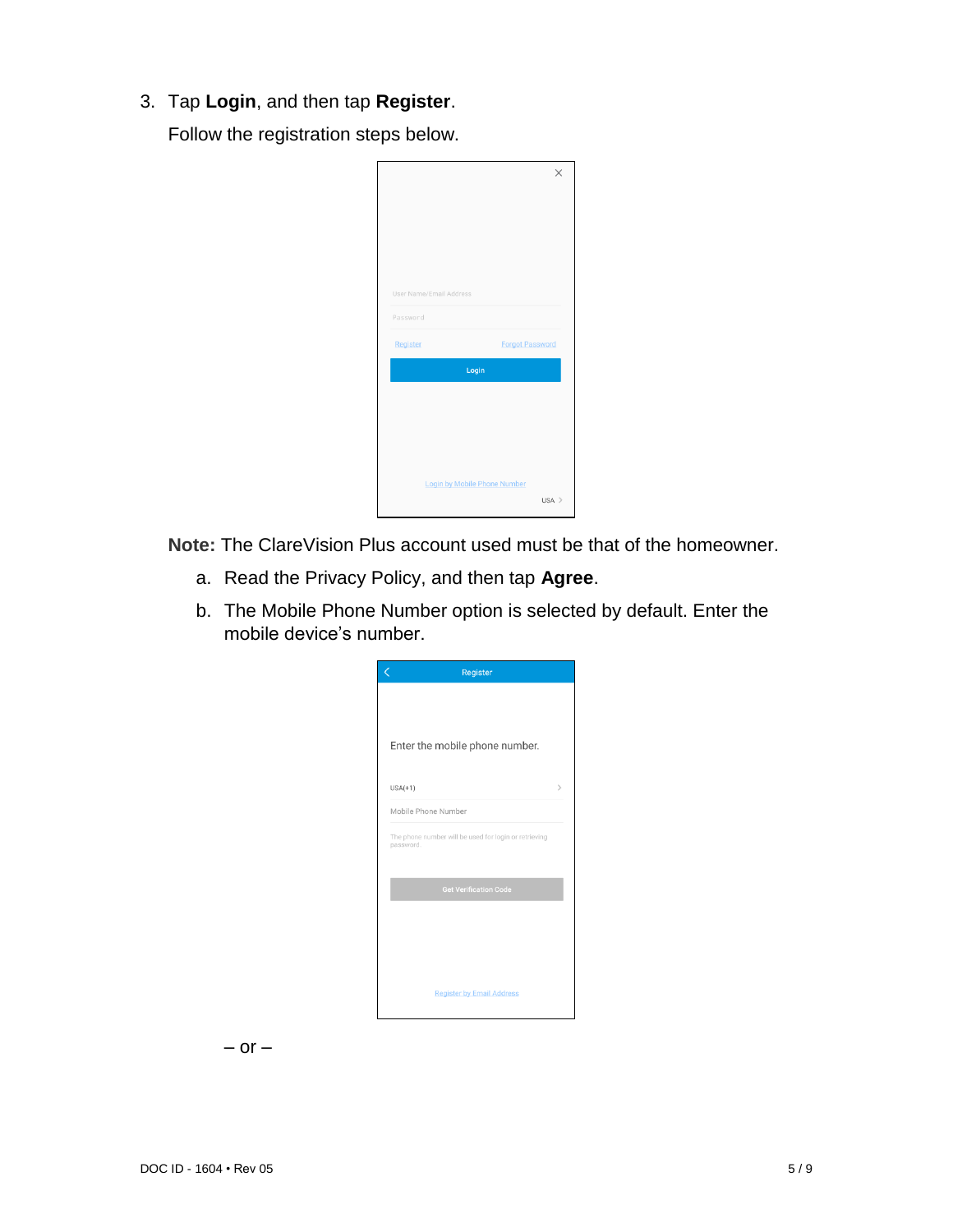Tap **Register by Email Address** at the bottom of the screen, and then enter your email address.

| Register                                                            |
|---------------------------------------------------------------------|
|                                                                     |
|                                                                     |
|                                                                     |
| Enter an email address.                                             |
| Email Address                                                       |
|                                                                     |
| The email address will be used for login or retrieving<br>password. |
|                                                                     |
| <b>Get Verification Code</b>                                        |
|                                                                     |
|                                                                     |
|                                                                     |
|                                                                     |
| <b>Register by Mobile Phone Number</b>                              |
|                                                                     |

#### c. Tap **Get Verification Code**.

A verification code is sent to the email/phone.

- d. Check the SMS or email message for the verification code, copy the code, and then return to the ClareVision Plus app.
- e. Enter the verification code into the field, and then tap **Next**.
- f. Enter your preferred username and password, confirm the password, and then tap **Finish**.
- 4. Tap **Login**, and then enter your set credentials.

**Note:** Android users with a device that supports fingerprint authentication are presented with a fingerprint authentication pop-up. If desired enable the fingerprint usage.

a. Tap **Settings**.

The CVP Account Management settings display.

| <b>Account Management</b>                                  |             |
|------------------------------------------------------------|-------------|
| User Name                                                  | clarebell   |
| Email Address                                              |             |
| Mobile Phone<br>Number                                     | 15555555555 |
| My QR Code                                                 | 嘂           |
| Change Password                                            |             |
| <b>Fingerprint Authentication</b>                          | OFF         |
| Fingerprint authentication helps enhance account security. |             |
| Delete Account Permanently                                 |             |
|                                                            |             |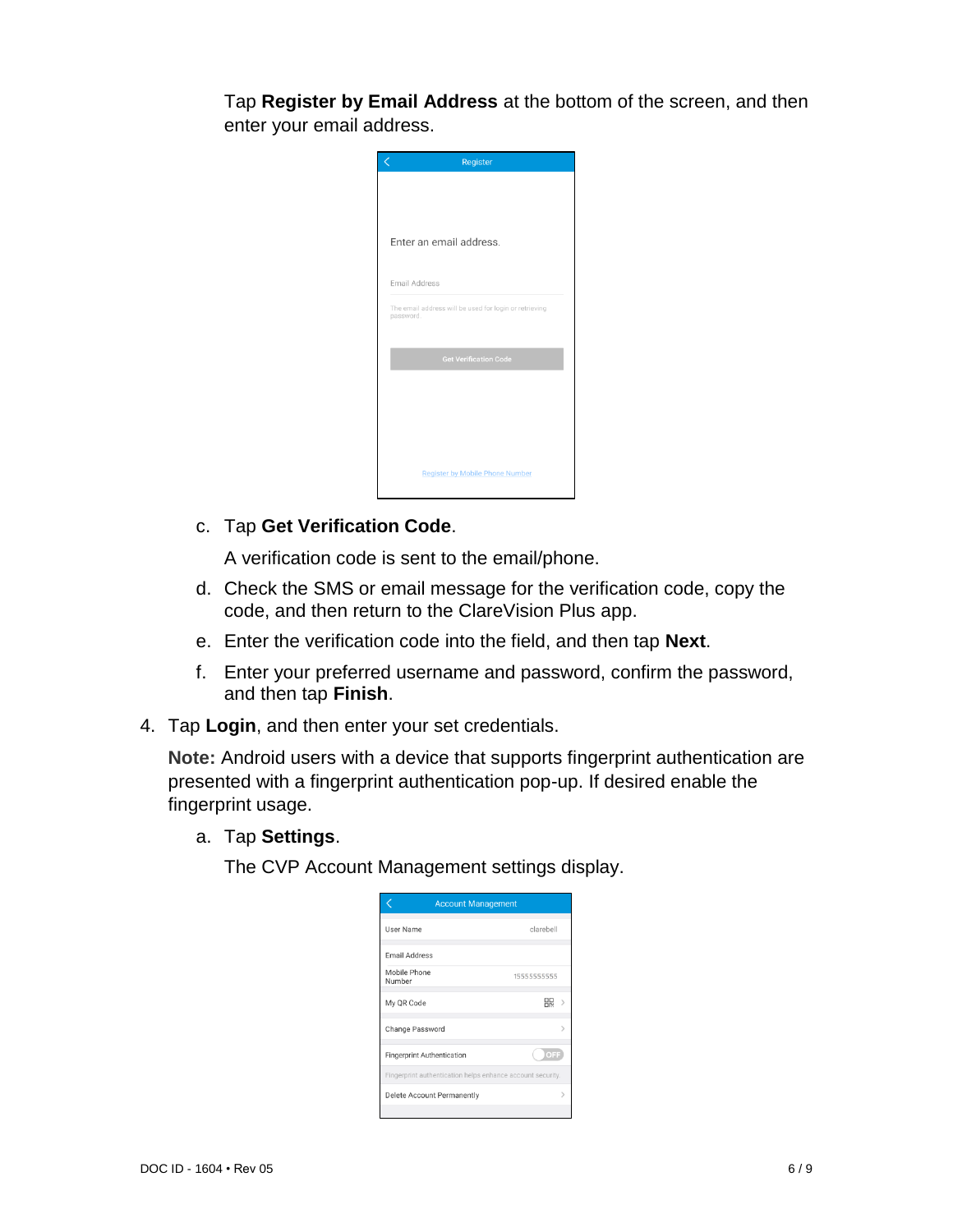b. Tap the **Fingerprint Authentication** slider to enable the feature.

| <b>Account Management</b>                                  |             |
|------------------------------------------------------------|-------------|
| User Name                                                  | clarebell   |
| <b>Email Address</b>                                       |             |
| Mobile Phone<br>Number                                     | 15555555555 |
| My QR Code                                                 | 嘂           |
| Change Password                                            |             |
| <b>Fingerprint Authentication</b>                          | ON          |
| Fingerprint authentication helps enhance account security. |             |
| Delete Account Permanently                                 |             |
|                                                            |             |
|                                                            |             |

c. Follow the displayed instructions, pressing the desired finger over the fingerprint reader on the mobile device.

**Note:** Once finished, Fingerprint Authentication is required to access the app.

5. Add your CVP cameras.

**To add a ClareVision Plus camera:** 

- 1. Launch the ClareVision Plus app.
- 2. Tap  $\bigcirc$  My Devices, and then tap  $\bigcirc$ .
- 3. Scan the QR code on the camera housing or the packaging label.
- 4. Follow the instructions in the ClareVision Plus app to complete the process.
- 5. Once completed, tap the ClareVision Plus logo under the camera part number, the live stream displays

**To view recorded video from the ClareVision Plus app:** 

**Notes**

- You must have an NVR or a micro SD card to record footage.
- ClareVision Plus micro SD cards come pre-formatted for ClareVision Plus cameras. Other micro SD cards require formatting before use.
- 1. Tap  $\bigcirc$ .
- 2. Tap  $\mathfrak{D}$ .
- 3. Select a date range.
- 4. Select the camera(s) to search for recorded footage.

Recorded video is displayed.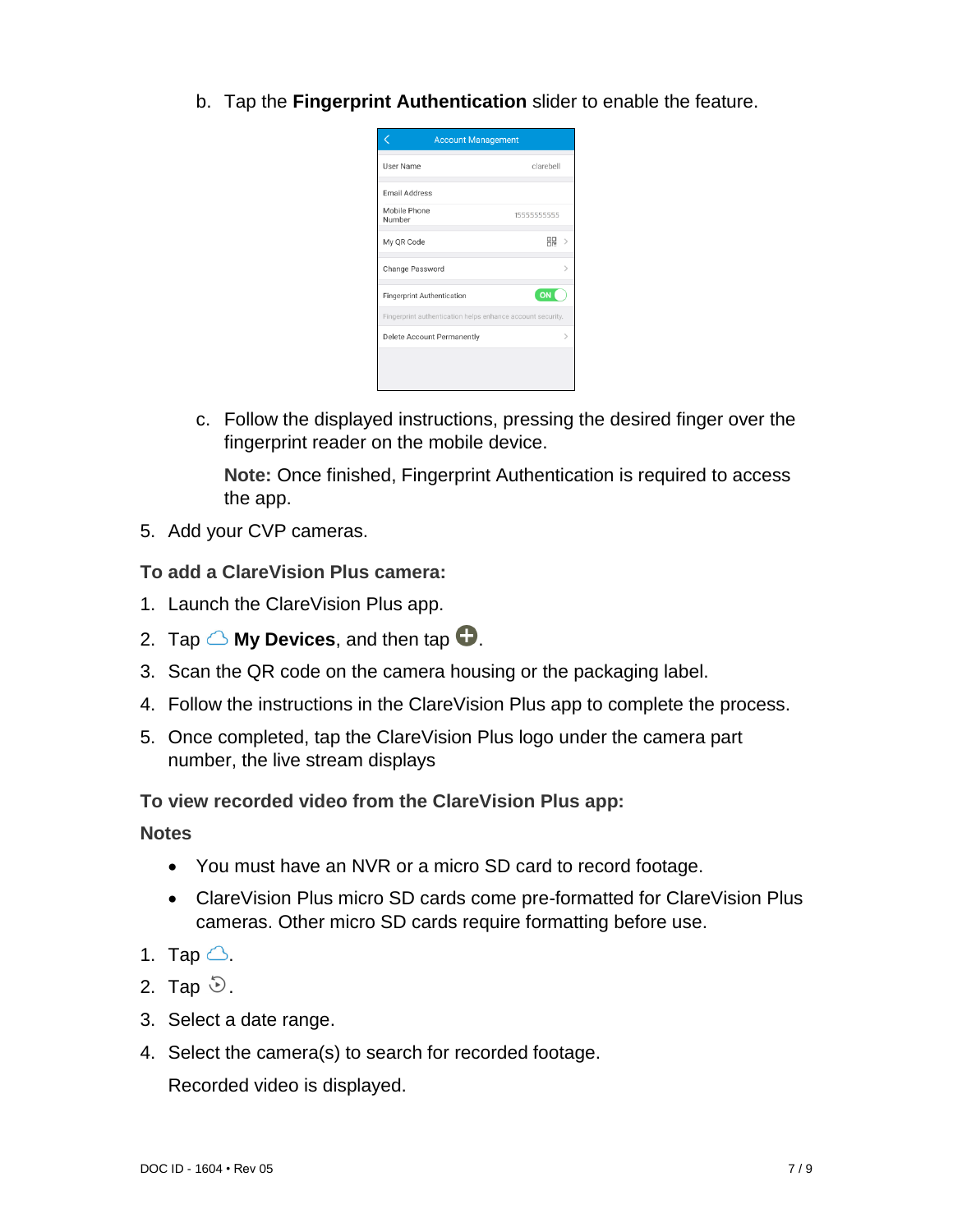### **Understanding the ClareVision Plus app icons**

The below icon guide helps navigate and configure settings in the ClareVision Plus app.

|  |  |  |  | Table 1: Live and recorded video settings |  |  |
|--|--|--|--|-------------------------------------------|--|--|
|--|--|--|--|-------------------------------------------|--|--|

| <b>Icon</b>       | Icon description                                                    |
|-------------------|---------------------------------------------------------------------|
|                   | 2-way audio                                                         |
|                   | This icon enables 2-way audio.                                      |
| $\lceil 0 \rceil$ | Take photo                                                          |
|                   | This icon saves a snapshot to the apps pictures and videos section. |
| $\Box$ d          | Record video                                                        |
|                   | This icon saves a recorded video the apps gallery.                  |
| <b>BASIC</b>      | <b>HD/Basic video</b>                                               |
|                   | This icon switches between 480p and 1080p video.                    |
| Ιm                | Start/pause footage                                                 |
|                   | This icon plays/pauses the current footage stream.                  |
| $\sqrt{v}$        | Volume control                                                      |
|                   | This icon adjusts the volume of the selected stream.                |
|                   | Camera view (1 monitor)                                             |
|                   | This icon allows the user to view multiple streams as once.         |
|                   | Zoom                                                                |
|                   | This icon zooms in on the stream.                                   |
| $\leftarrow$      | <b>Back</b>                                                         |
|                   | This icon brings the user back to the previous screen.              |
| $\circ$           | Settings                                                            |
|                   | This icon allows the user to access the device's settings.          |
|                   | Add device                                                          |
|                   | This icon allows the user to add a new device.                      |
|                   | Playback                                                            |
|                   | This icon allows the user to play back footage from the stream.     |